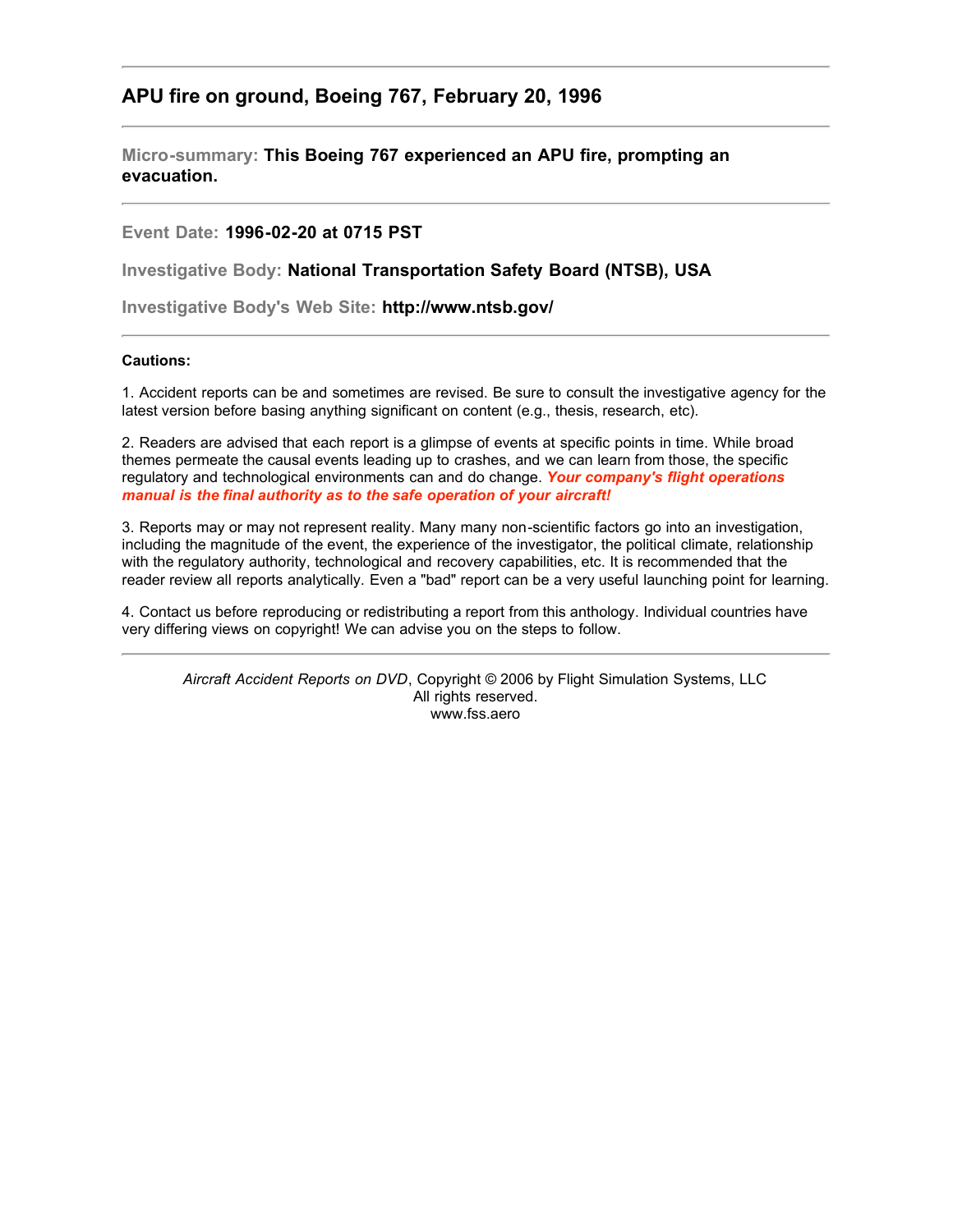| <b>National Transportation Safety Board</b>                                                                                                                                                                                                                                                                                                                                                                                                                                                                                                                                                                                                                                                                                                                                                                                                                                                                                                                                                                                                                                                                                                                                                                                                                                                                                                                                                                                                                                                                                                                                                                                                                                                                                                                                                                                                                                                                                                                                                                                                                                                                                                                                      |           |  | NTSB ID: SEA96LA062             |                                  | Aircraft Registration Number: N125DL |          |                  |  |  |
|----------------------------------------------------------------------------------------------------------------------------------------------------------------------------------------------------------------------------------------------------------------------------------------------------------------------------------------------------------------------------------------------------------------------------------------------------------------------------------------------------------------------------------------------------------------------------------------------------------------------------------------------------------------------------------------------------------------------------------------------------------------------------------------------------------------------------------------------------------------------------------------------------------------------------------------------------------------------------------------------------------------------------------------------------------------------------------------------------------------------------------------------------------------------------------------------------------------------------------------------------------------------------------------------------------------------------------------------------------------------------------------------------------------------------------------------------------------------------------------------------------------------------------------------------------------------------------------------------------------------------------------------------------------------------------------------------------------------------------------------------------------------------------------------------------------------------------------------------------------------------------------------------------------------------------------------------------------------------------------------------------------------------------------------------------------------------------------------------------------------------------------------------------------------------------|-----------|--|---------------------------------|----------------------------------|--------------------------------------|----------|------------------|--|--|
| <b>FACTUAL REPORT</b>                                                                                                                                                                                                                                                                                                                                                                                                                                                                                                                                                                                                                                                                                                                                                                                                                                                                                                                                                                                                                                                                                                                                                                                                                                                                                                                                                                                                                                                                                                                                                                                                                                                                                                                                                                                                                                                                                                                                                                                                                                                                                                                                                            |           |  | Occurrence Date: 02/20/1996     |                                  | Most Critical Injury: Serious        |          |                  |  |  |
| AVIATION                                                                                                                                                                                                                                                                                                                                                                                                                                                                                                                                                                                                                                                                                                                                                                                                                                                                                                                                                                                                                                                                                                                                                                                                                                                                                                                                                                                                                                                                                                                                                                                                                                                                                                                                                                                                                                                                                                                                                                                                                                                                                                                                                                         |           |  | Occurrence Type: Accident       |                                  | Investigated By: NTSB                |          |                  |  |  |
| Location/Time                                                                                                                                                                                                                                                                                                                                                                                                                                                                                                                                                                                                                                                                                                                                                                                                                                                                                                                                                                                                                                                                                                                                                                                                                                                                                                                                                                                                                                                                                                                                                                                                                                                                                                                                                                                                                                                                                                                                                                                                                                                                                                                                                                    |           |  |                                 |                                  |                                      |          |                  |  |  |
| <b>Nearest City/Place</b>                                                                                                                                                                                                                                                                                                                                                                                                                                                                                                                                                                                                                                                                                                                                                                                                                                                                                                                                                                                                                                                                                                                                                                                                                                                                                                                                                                                                                                                                                                                                                                                                                                                                                                                                                                                                                                                                                                                                                                                                                                                                                                                                                        | State     |  | Zip Code                        | Local Time                       | Time Zone                            |          |                  |  |  |
| <b>PORTLAND</b>                                                                                                                                                                                                                                                                                                                                                                                                                                                                                                                                                                                                                                                                                                                                                                                                                                                                                                                                                                                                                                                                                                                                                                                                                                                                                                                                                                                                                                                                                                                                                                                                                                                                                                                                                                                                                                                                                                                                                                                                                                                                                                                                                                  | <b>OR</b> |  | 97223                           | 0715                             | <b>PST</b>                           |          |                  |  |  |
| Airport Proximity: On Airport                                                                                                                                                                                                                                                                                                                                                                                                                                                                                                                                                                                                                                                                                                                                                                                                                                                                                                                                                                                                                                                                                                                                                                                                                                                                                                                                                                                                                                                                                                                                                                                                                                                                                                                                                                                                                                                                                                                                                                                                                                                                                                                                                    |           |  | Distance From Landing Facility: |                                  | Direction From Airport:              |          |                  |  |  |
| <b>Aircraft Information Summary</b>                                                                                                                                                                                                                                                                                                                                                                                                                                                                                                                                                                                                                                                                                                                                                                                                                                                                                                                                                                                                                                                                                                                                                                                                                                                                                                                                                                                                                                                                                                                                                                                                                                                                                                                                                                                                                                                                                                                                                                                                                                                                                                                                              |           |  |                                 |                                  |                                      |          |                  |  |  |
| Aircraft Manufacturer                                                                                                                                                                                                                                                                                                                                                                                                                                                                                                                                                                                                                                                                                                                                                                                                                                                                                                                                                                                                                                                                                                                                                                                                                                                                                                                                                                                                                                                                                                                                                                                                                                                                                                                                                                                                                                                                                                                                                                                                                                                                                                                                                            |           |  | Model/Series                    |                                  |                                      |          | Type of Aircraft |  |  |
| Boeing                                                                                                                                                                                                                                                                                                                                                                                                                                                                                                                                                                                                                                                                                                                                                                                                                                                                                                                                                                                                                                                                                                                                                                                                                                                                                                                                                                                                                                                                                                                                                                                                                                                                                                                                                                                                                                                                                                                                                                                                                                                                                                                                                                           |           |  | 767-332                         |                                  |                                      | Airplane |                  |  |  |
| Sightseeing Flight: No                                                                                                                                                                                                                                                                                                                                                                                                                                                                                                                                                                                                                                                                                                                                                                                                                                                                                                                                                                                                                                                                                                                                                                                                                                                                                                                                                                                                                                                                                                                                                                                                                                                                                                                                                                                                                                                                                                                                                                                                                                                                                                                                                           |           |  |                                 | Air Medical Transport Flight: No |                                      |          |                  |  |  |
| Narrative                                                                                                                                                                                                                                                                                                                                                                                                                                                                                                                                                                                                                                                                                                                                                                                                                                                                                                                                                                                                                                                                                                                                                                                                                                                                                                                                                                                                                                                                                                                                                                                                                                                                                                                                                                                                                                                                                                                                                                                                                                                                                                                                                                        |           |  |                                 |                                  |                                      |          |                  |  |  |
| Brief narrative statement of facts, conditions and circumstances pertinent to the accident/incident:<br>On February 20, 1996, approximately 0715 Pacific standard time (PST), a Boeing 767-332, N125DL,<br>experienced an APU exhaust fire at Portland International Airport, Portland, Oregon. None of the<br>flight or cabin crew were injured, but three of the 135 passengers received minor injuries, and one<br>sustained a serious injury. The scheduled Part 121 domestic passenger flight had come to a stop<br>while taxiing for takeoff in VFR conditions. The intended destination was Los Angeles International<br>Airport.<br>According to Delta Air Lines, the crew of another aircraft reported flames and smoke coming from<br>the APU exhaust of the 767 while it was taxiing for takeoff. The 767 crew shut the APU down, and<br>began coordination with their dispatch for returning to the gate. They were then directed by<br>Tower to hold position and shut down the aircraft's engines. Soon thereafter, Portland<br>Portland<br>Tower advised the crew that the Fire Marshall had said to evacuate the aircraft because there was<br>smoke coming out of the exhaust. The flight crew then activated the APU fire bottle and<br>still<br>initiated the evacuation, which was carried out via the evacuation slides at the door exits.<br>According to the cabin crew, although some passengers were hesitant about jumping onto the slides,<br>the evacuation proceeded in a calm and orderly manner. One passenger sustained an ankle fracture<br>during the evacuation process.<br>After the accident, the aircraft was inspected for smoke and/or fire damage to the structure, and<br>none was found. The aircraft was then ferried to Los Angeles International Airport, where the APU<br>was removed and sent to Delta's APU shop in Atlanta for inspection. As a result of that inspection,<br>during which the engine "torched on start," it was determined that both the fuel control unit<br>and the gearbox shutoff valve needed to be replaced. Once those units had been replaced, the APU<br>was test run with no further discrepancies. |           |  |                                 |                                  |                                      |          |                  |  |  |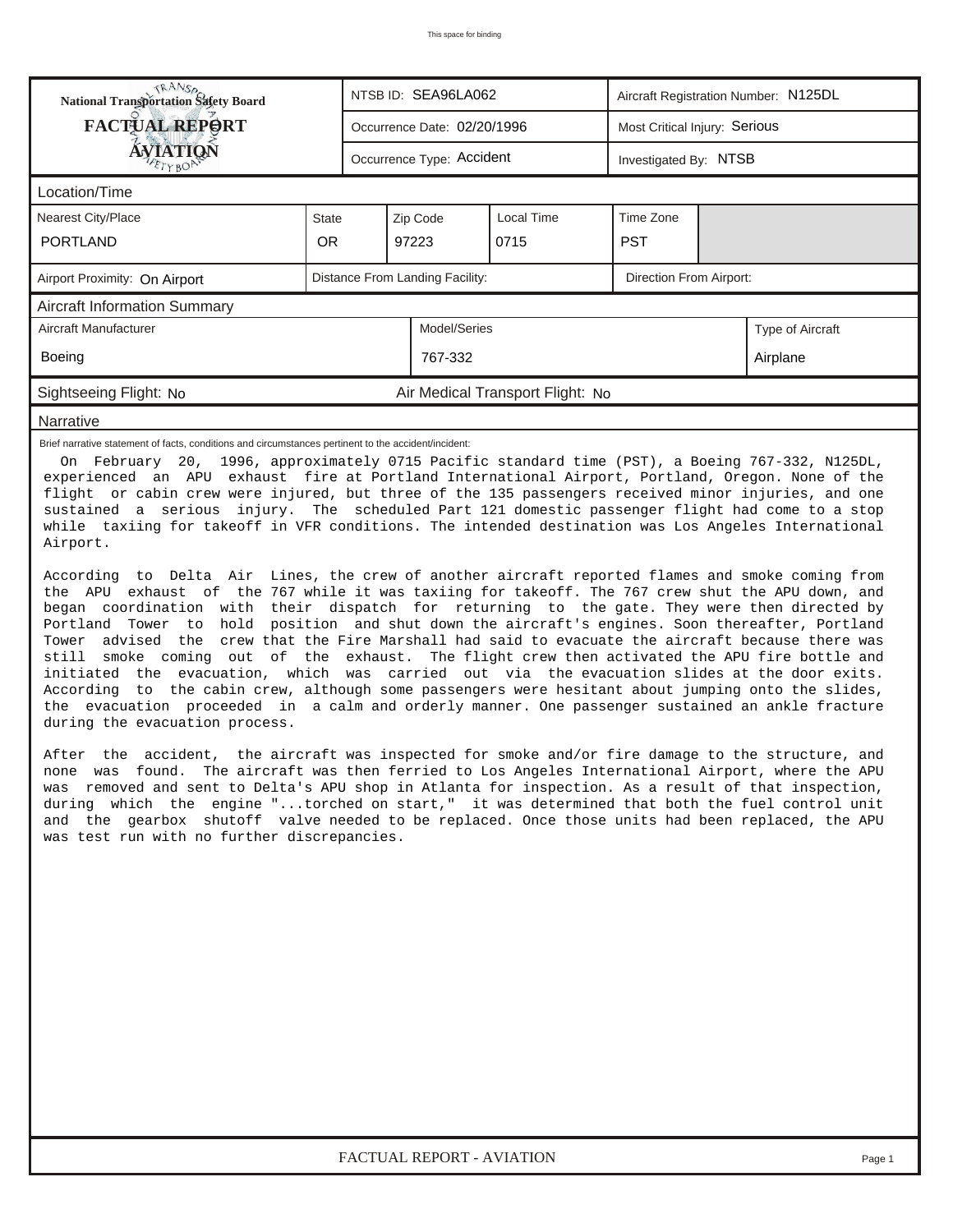| <b>National Transportation Safety Board</b>                             |                        | NTSB ID: SEA96LA062                                                     |                           |                           |   |  |                                      |                    |                           |                      |                     |
|-------------------------------------------------------------------------|------------------------|-------------------------------------------------------------------------|---------------------------|---------------------------|---|--|--------------------------------------|--------------------|---------------------------|----------------------|---------------------|
| FACTUAL REPORT                                                          |                        | Occurrence Date: 02/20/1996                                             |                           |                           |   |  |                                      |                    |                           |                      |                     |
| <b>AVIATION</b>                                                         |                        |                                                                         |                           | Occurrence Type: Accident |   |  |                                      |                    |                           |                      |                     |
| Landing Facility/Approach Information                                   |                        |                                                                         |                           |                           |   |  |                                      |                    |                           |                      |                     |
| <b>Airport Name</b>                                                     |                        | Runway Used<br>Runway Length<br>Airport ID:<br><b>Airport Elevation</b> |                           |                           |   |  |                                      |                    | Runway Width              |                      |                     |
| PORTLAND INTERNATIONAL                                                  | <b>PDX</b>             |                                                                         |                           | Ft. MSL                   | 0 |  |                                      |                    |                           |                      |                     |
| Runway Surface Type:                                                    |                        |                                                                         |                           |                           |   |  |                                      |                    |                           |                      |                     |
| Runway Surface Condition:                                               |                        |                                                                         |                           |                           |   |  |                                      |                    |                           |                      |                     |
| Type Instrument Approach: NONE                                          |                        |                                                                         |                           |                           |   |  |                                      |                    |                           |                      |                     |
| VFR Approach/Landing: None                                              |                        |                                                                         |                           |                           |   |  |                                      |                    |                           |                      |                     |
| Aircraft Information                                                    |                        |                                                                         |                           |                           |   |  |                                      |                    |                           |                      |                     |
| Aircraft Manufacturer<br>Boeing                                         |                        |                                                                         | Model/Series<br>767-332   |                           |   |  |                                      |                    | 24075                     | Serial Number        |                     |
| Airworthiness Certificate(s): Transport                                 |                        |                                                                         |                           |                           |   |  |                                      |                    |                           |                      |                     |
| Landing Gear Type: Retractable - Tricycle                               |                        |                                                                         |                           |                           |   |  |                                      |                    |                           |                      |                     |
| Homebuilt Aircraft? No<br>Number of Seats: 262                          |                        |                                                                         |                           | Certified Max Gross Wt.   |   |  | 345000 LBS                           |                    |                           | Number of Engines: 2 |                     |
| Engine Type:<br>Turbo Fan                                               | <b>GE</b>              | Engine Manufacturer:<br>Model/Series:<br>CF6-80A2                       |                           |                           |   |  |                                      |                    | Rated Power:<br>56000 LBS |                      |                     |
| - Aircraft Inspection Information                                       |                        |                                                                         |                           |                           |   |  |                                      |                    |                           |                      |                     |
| Type of Last Inspection                                                 |                        |                                                                         |                           | Date of Last Inspection   |   |  | Time Since Last Inspection           |                    |                           |                      | Airframe Total Time |
| <b>Continuous Airworthiness</b>                                         |                        |                                                                         | 02/1996                   |                           |   |  |                                      | 32 Hours           |                           |                      | 26272 Hours         |
| - Emergency Locator Transmitter (ELT) Information                       |                        |                                                                         |                           |                           |   |  |                                      |                    |                           |                      |                     |
| ELT Installed? Yes                                                      | ELT Operated? No       |                                                                         |                           |                           |   |  | ELT Aided in Locating Accident Site? |                    |                           |                      |                     |
| Owner/Operator Information                                              |                        |                                                                         |                           |                           |   |  |                                      |                    |                           |                      |                     |
| <b>Registered Aircraft Owner</b>                                        |                        |                                                                         | <b>Street Address</b>     | RODNEY SQUARE N.          |   |  |                                      |                    |                           |                      |                     |
| WILMINGTON TRUST COMPANY                                                |                        |                                                                         | City<br><b>WILMINGTON</b> |                           |   |  |                                      |                    |                           | State                | Zip Code            |
|                                                                         |                        |                                                                         | <b>Street Address</b>     |                           |   |  |                                      |                    |                           | DE                   | 19890               |
| Operator of Aircraft                                                    |                        |                                                                         |                           | 1030 DELTA BLVD.          |   |  |                                      |                    |                           |                      |                     |
| <b>DELTA AIR LINES</b>                                                  | City<br><b>ATLANTA</b> |                                                                         |                           |                           |   |  |                                      | <b>State</b><br>GA | Zip Code<br>30320         |                      |                     |
| Operator Does Business As:                                              |                        |                                                                         |                           |                           |   |  | Operator Designator Code: DALA       |                    |                           |                      |                     |
| - Type of U.S. Certificate(s) Held:                                     |                        |                                                                         |                           |                           |   |  |                                      |                    |                           |                      |                     |
| Air Carrier Operating Certificate(s): Flag Carrier/Domestic             |                        |                                                                         |                           |                           |   |  |                                      |                    |                           |                      |                     |
| Operating Certificate:<br>Operator Certificate:                         |                        |                                                                         |                           |                           |   |  |                                      |                    |                           |                      |                     |
| Regulation Flight Conducted Under: Part 121: Air Carrier                |                        |                                                                         |                           |                           |   |  |                                      |                    |                           |                      |                     |
| Type of Flight Operation Conducted: Scheduled; Domestic; Passenger Only |                        |                                                                         |                           |                           |   |  |                                      |                    |                           |                      |                     |
| FACTUAL REPORT - AVIATION<br>Page 2                                     |                        |                                                                         |                           |                           |   |  |                                      |                    |                           |                      |                     |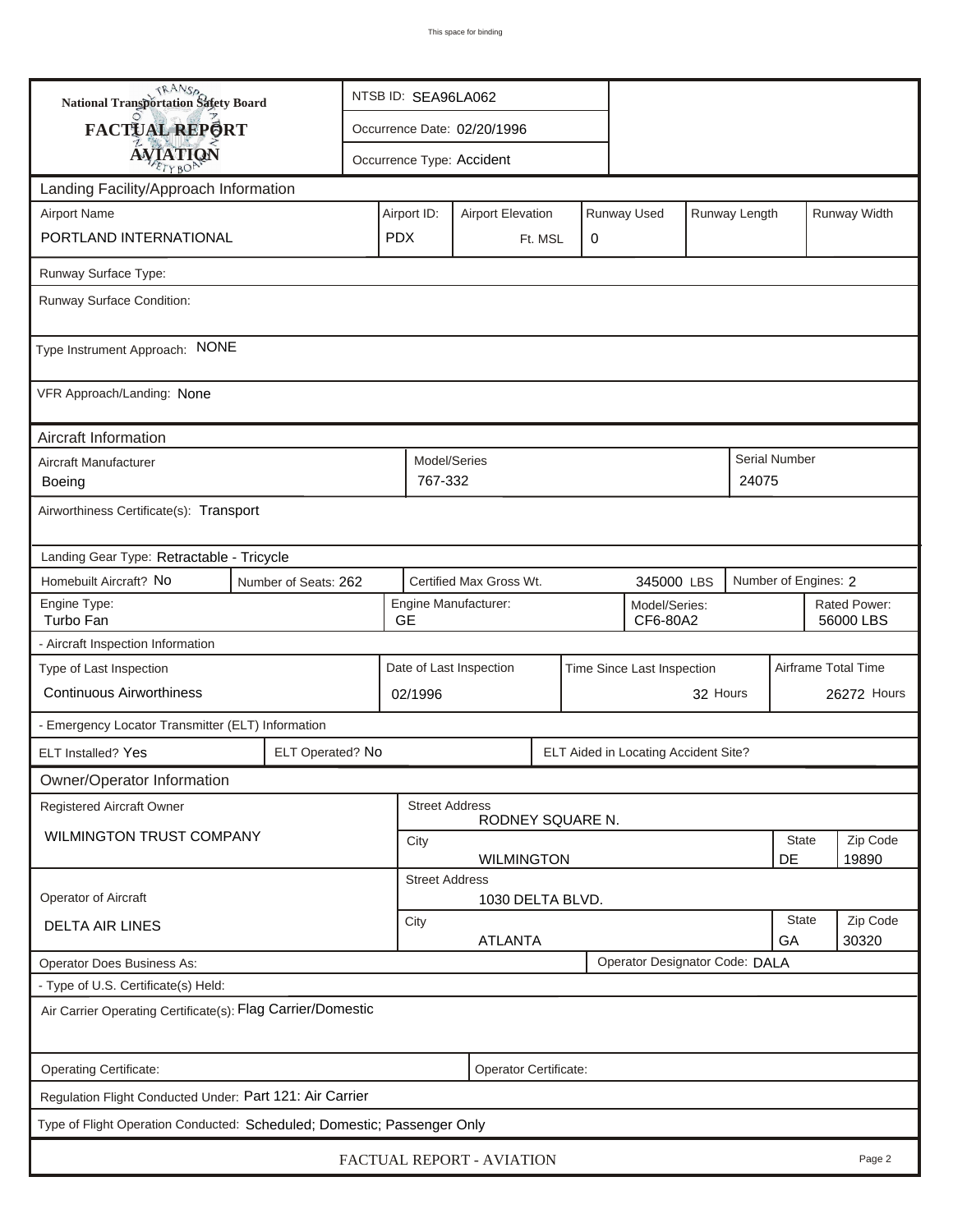| TRANSA<br>NTSB ID: SEA96LA062<br>National Transportation Safety Board |                                                                                            |         |                                       |                                                                             |                                     |                 |              |                         |                                        |                    |        |                                    |           |  |
|-----------------------------------------------------------------------|--------------------------------------------------------------------------------------------|---------|---------------------------------------|-----------------------------------------------------------------------------|-------------------------------------|-----------------|--------------|-------------------------|----------------------------------------|--------------------|--------|------------------------------------|-----------|--|
|                                                                       | FACTUAL REPORT                                                                             |         |                                       |                                                                             | Occurrence Date: 02/20/1996         |                 |              |                         |                                        |                    |        |                                    |           |  |
|                                                                       |                                                                                            |         |                                       |                                                                             | Occurrence Type: Accident           |                 |              |                         |                                        |                    |        |                                    |           |  |
|                                                                       | <b>AVIATION</b>                                                                            |         |                                       |                                                                             |                                     |                 |              |                         |                                        |                    |        |                                    |           |  |
| <b>First Pilot Information</b>                                        |                                                                                            |         |                                       |                                                                             |                                     |                 |              |                         |                                        |                    |        |                                    |           |  |
| Name                                                                  |                                                                                            |         | City<br><b>State</b><br>Date of Birth |                                                                             |                                     |                 |              |                         |                                        |                    |        |                                    | Age       |  |
| On File                                                               |                                                                                            |         |                                       |                                                                             | On File<br>On File<br>On File<br>59 |                 |              |                         |                                        |                    |        |                                    |           |  |
| Sex: M                                                                | Principal Profession: Civilian Pilot<br>Certificate Number: On File<br>Seat Occupied: Left |         |                                       |                                                                             |                                     |                 |              |                         |                                        |                    |        |                                    |           |  |
| Airline Transport<br>Certificate(s):                                  |                                                                                            |         |                                       |                                                                             |                                     |                 |              |                         |                                        |                    |        |                                    |           |  |
| Airplane Rating(s):<br>Multi-engine Land                              |                                                                                            |         |                                       |                                                                             |                                     |                 |              |                         |                                        |                    |        |                                    |           |  |
|                                                                       | Rotorcraft/Glider/LTA: None                                                                |         |                                       |                                                                             |                                     |                 |              |                         |                                        |                    |        |                                    |           |  |
|                                                                       | Instrument Rating(s):<br>Airplane                                                          |         |                                       |                                                                             |                                     |                 |              |                         |                                        |                    |        |                                    |           |  |
|                                                                       | None                                                                                       |         |                                       |                                                                             |                                     |                 |              |                         |                                        |                    |        |                                    |           |  |
| Instructor Rating(s):                                                 |                                                                                            |         |                                       |                                                                             |                                     |                 |              |                         |                                        |                    |        |                                    |           |  |
|                                                                       | Type Rating/Endorsement for Accident/Incident Aircraft? Yes                                |         |                                       |                                                                             |                                     |                 |              |                         | <b>Current Biennial Flight Review?</b> |                    |        |                                    |           |  |
|                                                                       | Medical Cert.: Class 1                                                                     |         |                                       | Medical Cert. Status: Valid Medical--no waivers/lim.                        |                                     |                 |              |                         |                                        |                    |        | Date of Last Medical Exam: 11/1995 |           |  |
|                                                                       |                                                                                            |         |                                       |                                                                             |                                     |                 |              |                         |                                        |                    |        |                                    |           |  |
| - Flight Time Matrix                                                  |                                                                                            | All A/C | This Make<br>and Model                | Airplane<br>Single Engine                                                   | Airplane<br>Mult-Engine             | Night<br>Actual |              | Instrument<br>Simulated |                                        | Rotorcraft         | Glider | Lighter<br>Than Air                |           |  |
| <b>Total Time</b>                                                     |                                                                                            | 21000   | 4101                                  |                                                                             |                                     |                 |              |                         |                                        |                    |        |                                    |           |  |
|                                                                       | Pilot In Command(PIC)                                                                      |         |                                       |                                                                             |                                     |                 |              |                         |                                        |                    |        |                                    |           |  |
| Instructor                                                            |                                                                                            |         |                                       |                                                                             |                                     |                 |              |                         |                                        |                    |        |                                    |           |  |
| Last 90 Days                                                          |                                                                                            | 223     | 223                                   |                                                                             |                                     |                 |              |                         |                                        |                    |        |                                    |           |  |
| Last 30 Days                                                          |                                                                                            |         |                                       |                                                                             |                                     |                 |              |                         |                                        |                    |        |                                    |           |  |
| Last 24 Hours                                                         |                                                                                            | 11      | 11                                    |                                                                             |                                     |                 |              |                         |                                        |                    |        |                                    |           |  |
|                                                                       | Seatbelt Used? Yes                                                                         |         |                                       | Toxicology Performed? No<br>Second Pilot? Yes<br>Shoulder Harness Used? Yes |                                     |                 |              |                         |                                        |                    |        |                                    |           |  |
|                                                                       |                                                                                            |         |                                       |                                                                             |                                     |                 |              |                         |                                        |                    |        |                                    |           |  |
|                                                                       | Flight Plan/Itinerary                                                                      |         |                                       |                                                                             |                                     |                 |              |                         |                                        |                    |        |                                    |           |  |
|                                                                       | Type of Flight Plan Filed: IFR                                                             |         |                                       |                                                                             |                                     |                 |              |                         |                                        |                    |        |                                    |           |  |
| Departure Point                                                       |                                                                                            |         |                                       |                                                                             |                                     |                 | <b>State</b> |                         | Airport Identifier                     |                    |        | Departure Time                     | Time Zone |  |
|                                                                       | <b>PDX</b><br>0000<br>Same as Accident/Incident Location                                   |         |                                       |                                                                             |                                     |                 |              |                         |                                        |                    |        |                                    |           |  |
| Destination                                                           |                                                                                            |         |                                       |                                                                             |                                     |                 | <b>State</b> |                         |                                        | Airport Identifier |        |                                    |           |  |
| <b>LOS ANGELES</b>                                                    |                                                                                            |         |                                       |                                                                             |                                     |                 |              |                         | <b>LAX</b>                             |                    |        |                                    |           |  |
| Type of Clearance: None                                               |                                                                                            |         |                                       |                                                                             |                                     |                 |              |                         |                                        |                    |        |                                    |           |  |
| Type of Airspace: Class D                                             |                                                                                            |         |                                       |                                                                             |                                     |                 |              |                         |                                        |                    |        |                                    |           |  |
|                                                                       | Weather Information                                                                        |         |                                       |                                                                             |                                     |                 |              |                         |                                        |                    |        |                                    |           |  |
| Source of Briefing:<br>Company                                        |                                                                                            |         |                                       |                                                                             |                                     |                 |              |                         |                                        |                    |        |                                    |           |  |
| Method of Briefing:                                                   |                                                                                            |         |                                       |                                                                             |                                     |                 |              |                         |                                        |                    |        |                                    |           |  |
|                                                                       |                                                                                            |         |                                       | FACTUAL REPORT - AVIATION                                                   |                                     |                 |              |                         |                                        |                    |        |                                    | Page 3    |  |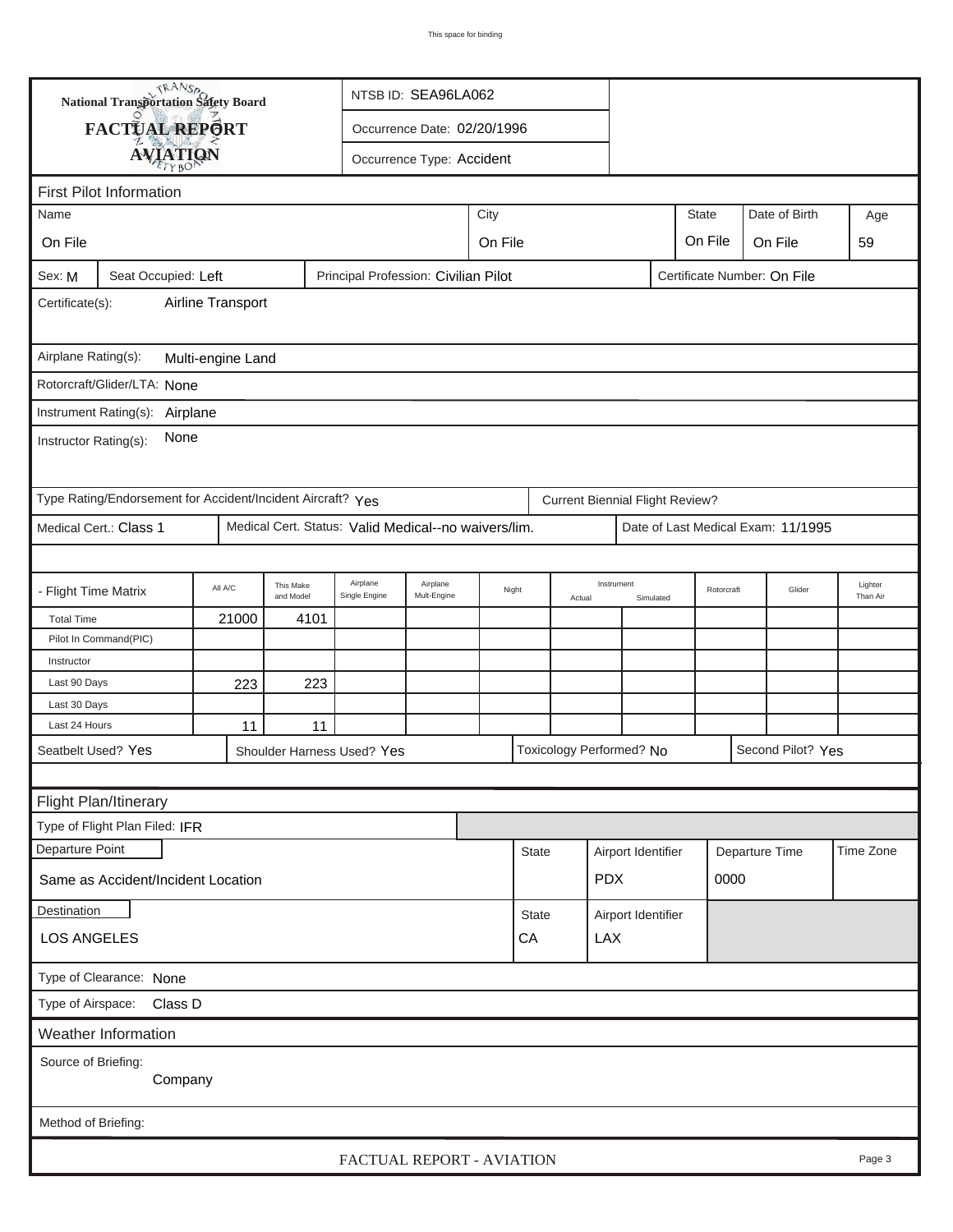|                                           | <b>National Transportation Safety Board</b>                               | NTSB ID: SEA96LA062 |                             |                                                         |                     |                                     |   |                                                       |                         |  |                              |  |  |
|-------------------------------------------|---------------------------------------------------------------------------|---------------------|-----------------------------|---------------------------------------------------------|---------------------|-------------------------------------|---|-------------------------------------------------------|-------------------------|--|------------------------------|--|--|
|                                           | FACTUAL REPORT                                                            |                     | Occurrence Date: 02/20/1996 |                                                         |                     |                                     |   |                                                       |                         |  |                              |  |  |
|                                           | <b>AVIATION</b>                                                           |                     | Occurrence Type: Accident   |                                                         |                     |                                     |   |                                                       |                         |  |                              |  |  |
|                                           | Weather Information                                                       |                     |                             |                                                         |                     |                                     |   |                                                       |                         |  |                              |  |  |
| WOF ID                                    | <b>Observation Time</b>                                                   | Time Zone           |                             | <b>WOF Elevation</b><br>WOF Distance From Accident Site |                     |                                     |   |                                                       |                         |  | Direction From Accident Site |  |  |
|                                           |                                                                           |                     |                             |                                                         |                     |                                     |   |                                                       |                         |  |                              |  |  |
| <b>PDX</b>                                | 0656                                                                      | <b>PST</b>          |                             | 74 Ft. MSL                                              |                     |                                     |   | <b>1 NM</b>                                           |                         |  | 0 Deg. Mag.                  |  |  |
|                                           | Sky/Lowest Cloud Condition: Scattered                                     |                     |                             |                                                         |                     | 2900 Ft. AGL                        |   |                                                       | Condition of Light: Day |  |                              |  |  |
|                                           | Lowest Ceiling: Broken                                                    |                     |                             | 4200 Ft. AGL                                            | Visibility:         |                                     | 7 | <b>SM</b><br>Altimeter:<br>29.00<br>"Hg               |                         |  |                              |  |  |
| Temperature:                              | 8°C                                                                       | Dew Point:          | 4 °C                        |                                                         | Wind Direction: 180 |                                     |   | Density Altitude:<br>Ft.                              |                         |  |                              |  |  |
| Wind Speed: 16                            |                                                                           | Gusts:              |                             |                                                         |                     |                                     |   | Weather Condtions at Accident Site: Visual Conditions |                         |  |                              |  |  |
| Visibility (RVR):                         | 0<br>Ft.                                                                  | Visibility (RVV)    | 0                           | <b>SM</b>                                               |                     | Intensity of Precipitation: Unknown |   |                                                       |                         |  |                              |  |  |
|                                           | Restrictions to Visibility: None                                          |                     |                             |                                                         |                     |                                     |   |                                                       |                         |  |                              |  |  |
|                                           |                                                                           |                     |                             |                                                         |                     |                                     |   |                                                       |                         |  |                              |  |  |
| Type of Precipitation:                    | None                                                                      |                     |                             |                                                         |                     |                                     |   |                                                       |                         |  |                              |  |  |
|                                           |                                                                           |                     |                             |                                                         |                     |                                     |   |                                                       |                         |  |                              |  |  |
|                                           | <b>Accident Information</b>                                               |                     |                             |                                                         |                     |                                     |   |                                                       |                         |  |                              |  |  |
|                                           | Aircraft Damage: None<br>Aircraft Fire: Ground<br>Aircraft Explosion None |                     |                             |                                                         |                     |                                     |   |                                                       |                         |  |                              |  |  |
| Classification: U.S. Registered/U.S. Soil |                                                                           |                     |                             |                                                         |                     |                                     |   |                                                       |                         |  |                              |  |  |
|                                           | - Injury Summary Matrix                                                   | Fatal               | Serious                     | Minor                                                   | None                | <b>TOTAL</b>                        |   |                                                       |                         |  |                              |  |  |
| <b>First Pilot</b>                        |                                                                           |                     |                             |                                                         | 1                   | 1                                   |   |                                                       |                         |  |                              |  |  |
| Second Pilot                              |                                                                           |                     |                             |                                                         | $\mathbf{1}$        | 1                                   |   |                                                       |                         |  |                              |  |  |
| <b>Student Pilot</b>                      |                                                                           |                     |                             |                                                         |                     |                                     |   |                                                       |                         |  |                              |  |  |
|                                           | Flight Instructor                                                         |                     |                             |                                                         |                     |                                     |   |                                                       |                         |  |                              |  |  |
| <b>Check Pilot</b>                        |                                                                           |                     |                             |                                                         |                     |                                     |   |                                                       |                         |  |                              |  |  |
|                                           | <b>Flight Engineer</b>                                                    |                     |                             |                                                         |                     |                                     |   |                                                       |                         |  |                              |  |  |
|                                           | Cabin Attendants                                                          |                     |                             |                                                         | 61                  | 6                                   |   |                                                       |                         |  |                              |  |  |
| Other Crew                                |                                                                           |                     |                             |                                                         |                     |                                     |   |                                                       |                         |  |                              |  |  |
| Passengers                                |                                                                           |                     | 1                           | 3                                                       | 131                 | 135                                 |   |                                                       |                         |  |                              |  |  |
| - TOTAL ABOARD -                          |                                                                           |                     | 1                           | 3                                                       | 139                 | 143                                 |   |                                                       |                         |  |                              |  |  |
| Other Ground                              |                                                                           | 0                   | $\overline{0}$              | 0                                                       |                     | 0                                   |   |                                                       |                         |  |                              |  |  |
|                                           | - GRAND TOTAL -                                                           | 0                   | $\mathbf{1}$                | 3                                                       | 139                 | 143                                 |   |                                                       |                         |  |                              |  |  |
|                                           |                                                                           |                     |                             |                                                         |                     |                                     |   |                                                       |                         |  |                              |  |  |
|                                           | FACTUAL REPORT - AVIATION<br>Page 4                                       |                     |                             |                                                         |                     |                                     |   |                                                       |                         |  |                              |  |  |